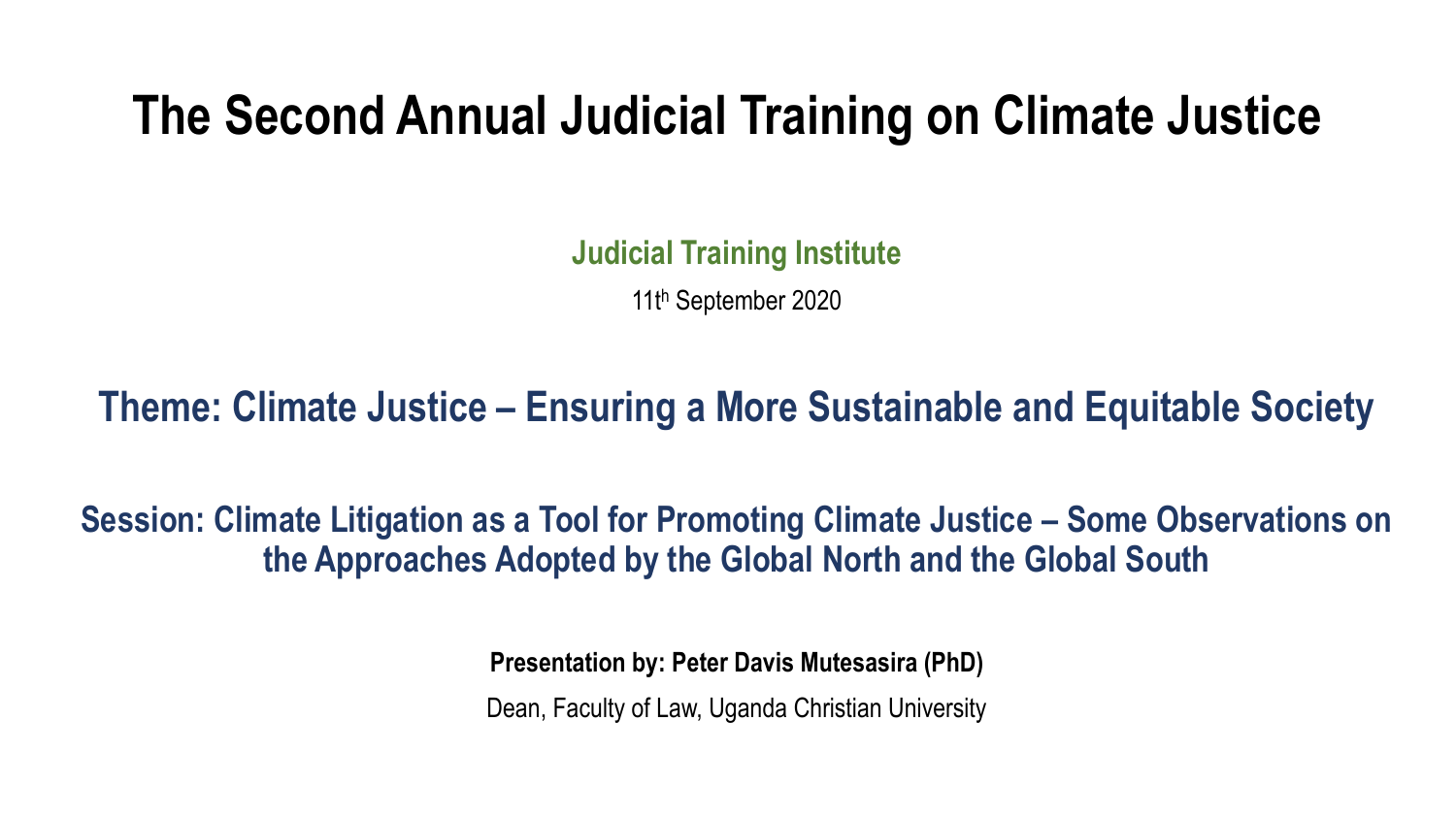## **1. Introduction**

- Climate change still remains a significant challenge currently facing humankind.
- This is despite the fact that the Covid-19 global pandemic has quickly become the world's number one crisis at the moment.
- It is widely predicted that climate change challenges will continue to be a major problem not only due to its complex and pervasive nature but also because of its long term impact on human health and the environment.
- The UNFCCC requires States to achieve stabilisation of greenhouse gas (GHG) concentrations in the atmosphere at a level that would prevent dangerous anthropogenic interference with the climate system.
- The Paris Agreement of 2015 acknowledges the threat of climate change and accordingly requires States to undertake ambitious efforts to combat climate change.
- Climate change has had an adverse effect on human rights by worsening of the existing inequities that afflict a world already riven with inequality, poverty and conflict.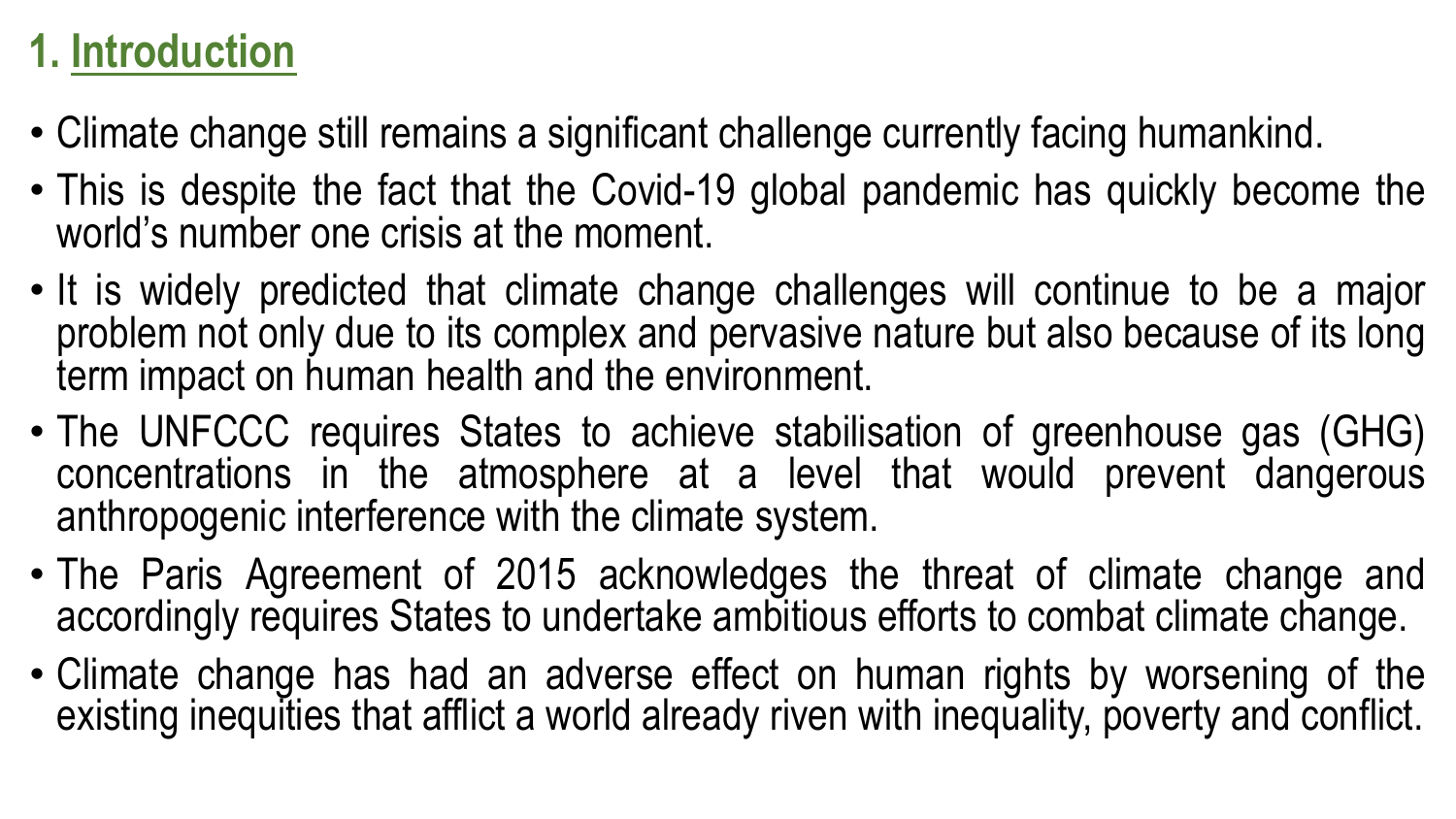### **Introduction cont'd…**

- Surprisingly, many States have done very little to comply with such international obligations aimed at addressing climate change.
- Uganda as a country has also not been spared from the drastic effects of climate change such as drought, unpredictable weather patterns which negatively impact agricultural activities, destructive floods, rising lake levels and mud slides.
- Climate change subsequently highlights issues do to with equity, fairness and justice with respect to its actual and potential adverse effects on human kind.
- Climate change affects everyone, but it disproportionately strikes those who have contributed least to it and who are also, for a variety of reasons, least well placed to respond.
- By contrast, those that have the largest carbon footprint are by virtue of their wealth and vast resources are most insulated from it.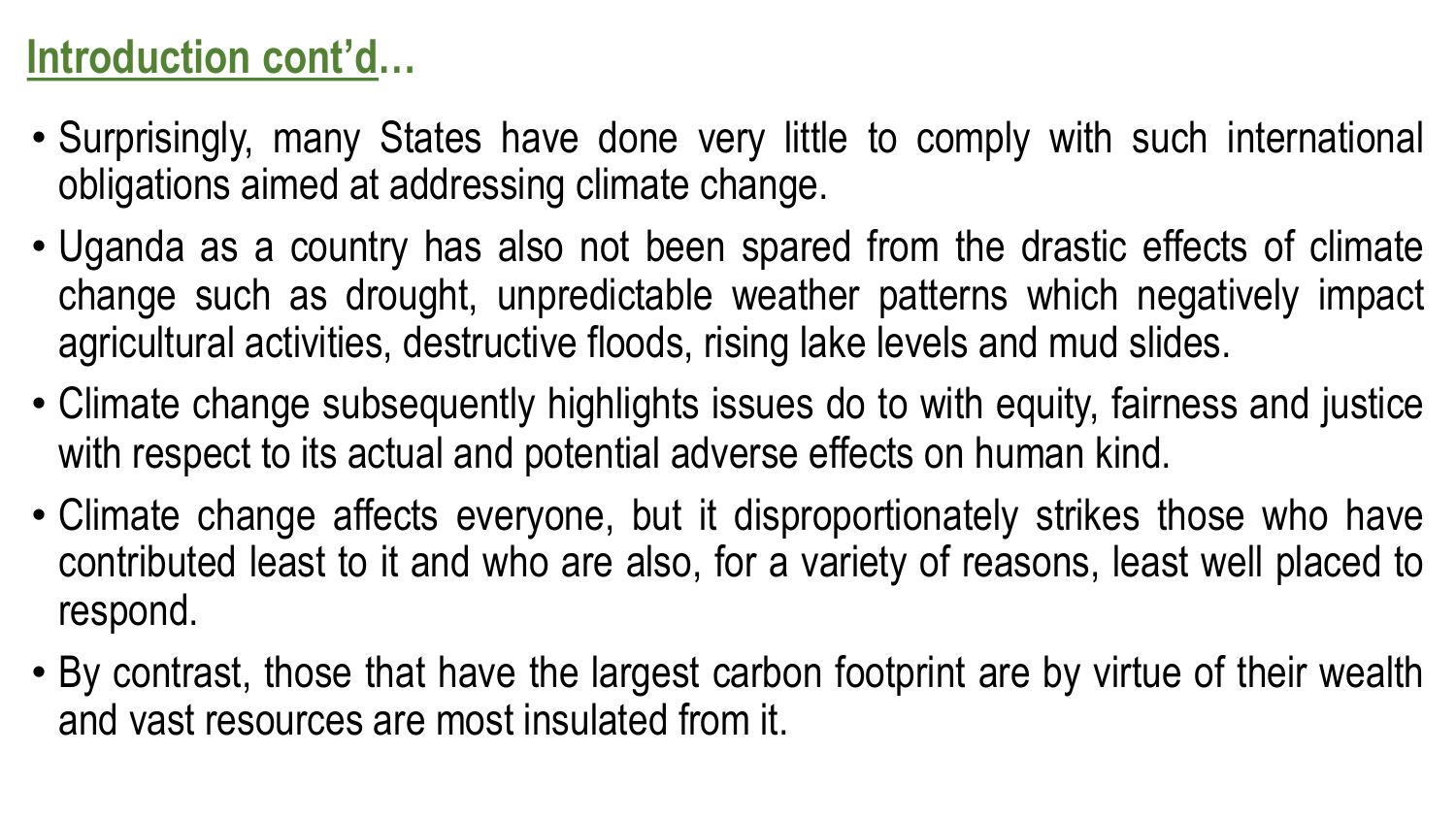## **Introduction cont'd…**

• The International Bar Association (IBA) Task Force on Climate Change Justice & Human Rights in 2012 notes that climate justice:

*'Ensures that communities, individuals and governments have substantive legal and procedural rights relating to the enjoyment of a safe, clean, healthy and sustainable environment and the means to take or cause measures to be taken within their national legislative and judicial systems and, where necessary, at regional and international levels, to mitigate sources of climate change and provide for adaptation to its effects in a manner that respects human rights.'*

- Thus, climate justice seeks to combine the climate change discussion with human rights in a way that is equitable for the most climate-vulnerable groups.
- Climate litigation is considered as one of the governance mechanisms suited for addressing climate change and achieving climate justice.
- Through climate litigation, the judiciary is considered as an important ally in achieving climate justice.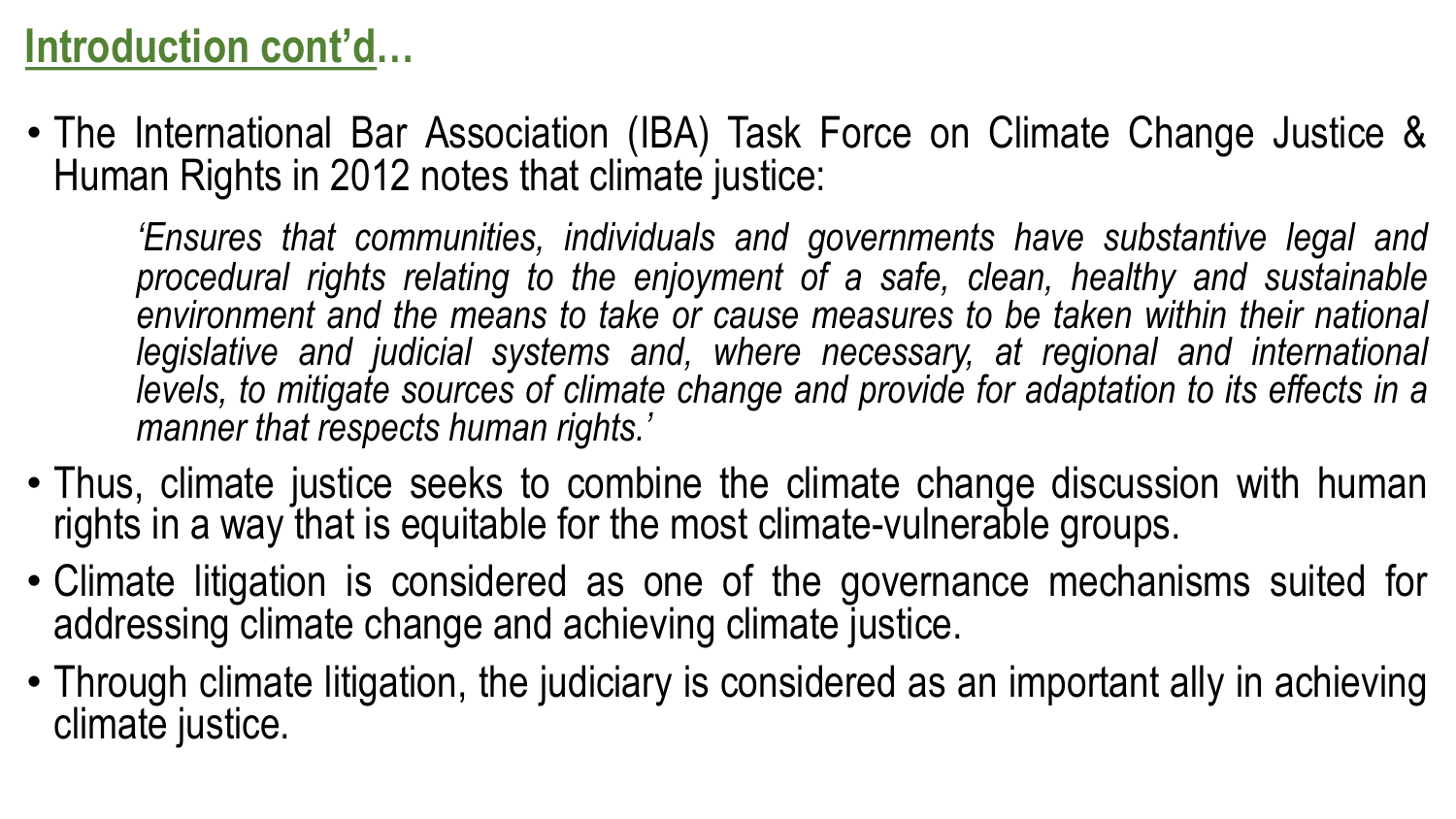### **Introduction cont'd…**

- This is premised on the fact that the courts do not only enforce existing legislation, but also, they establish new goals by interpreting existing legislation to require additional climate considerations.
- It is also important to note that climate litigation cases could be international (i.e. state v state) or domestic (i.e. individual/NGO v state/individual/corporations) in nature. However, this presentation shall focus on the domestic perspectives.
- Whereas climate litigation is mainly by way of public interest litigation (PIL), the term climate litigation also includes civil and administrative procedures brought in the pursuit of private interests, which may not necessarily involve activist intent.
- Undoubtedly, the global north and the global south have adopted different approaches with regard to climate litigation for the purpose of attaining climate justice.
- This presentation will therefore, discuss or give an insight into the approaches which have been adopted by the global north and global south in climate litigation.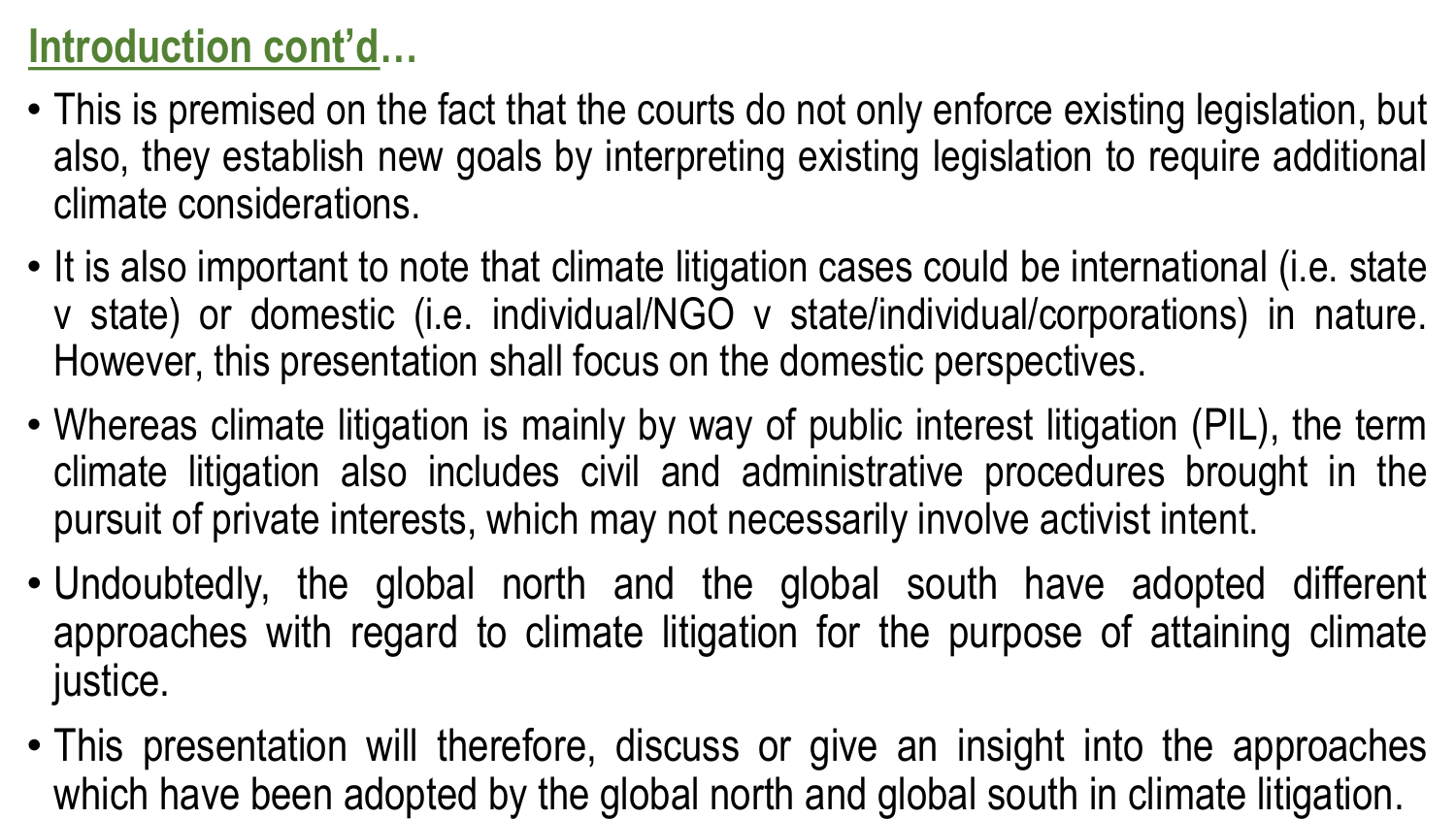## **2. Background and Evolution of Climate Litigation**

- Climate litigation started out in the United States of America (USA) and to date, a total of over 1600 cases have been identified globally as being brought between 1986 and the end of May 2020.
- It is important to note that unlike the global north where climate litigation has gained impressive momentum, the situation in the global south including, Africa is different as climate litigation is still evolving.
- The most prominent climate litigation case in the European and probably in the global context is the case of *Urgenda v the Netherlands* ([2015] HAZA C/09/00456689). In this case The Hague District Court agreed with petitioners that the Dutch government should take more action to combat climate change in keeping with its obligations under the UNFCCC. The court further made an order directing the Dutch government to reduce its greenhouse emissions by at least 25 per cent by the end of the year 2020. It is suggested that the Urgenda court decision has been considered to be not only a 'landmark' judgment on climate change but also a global precedent.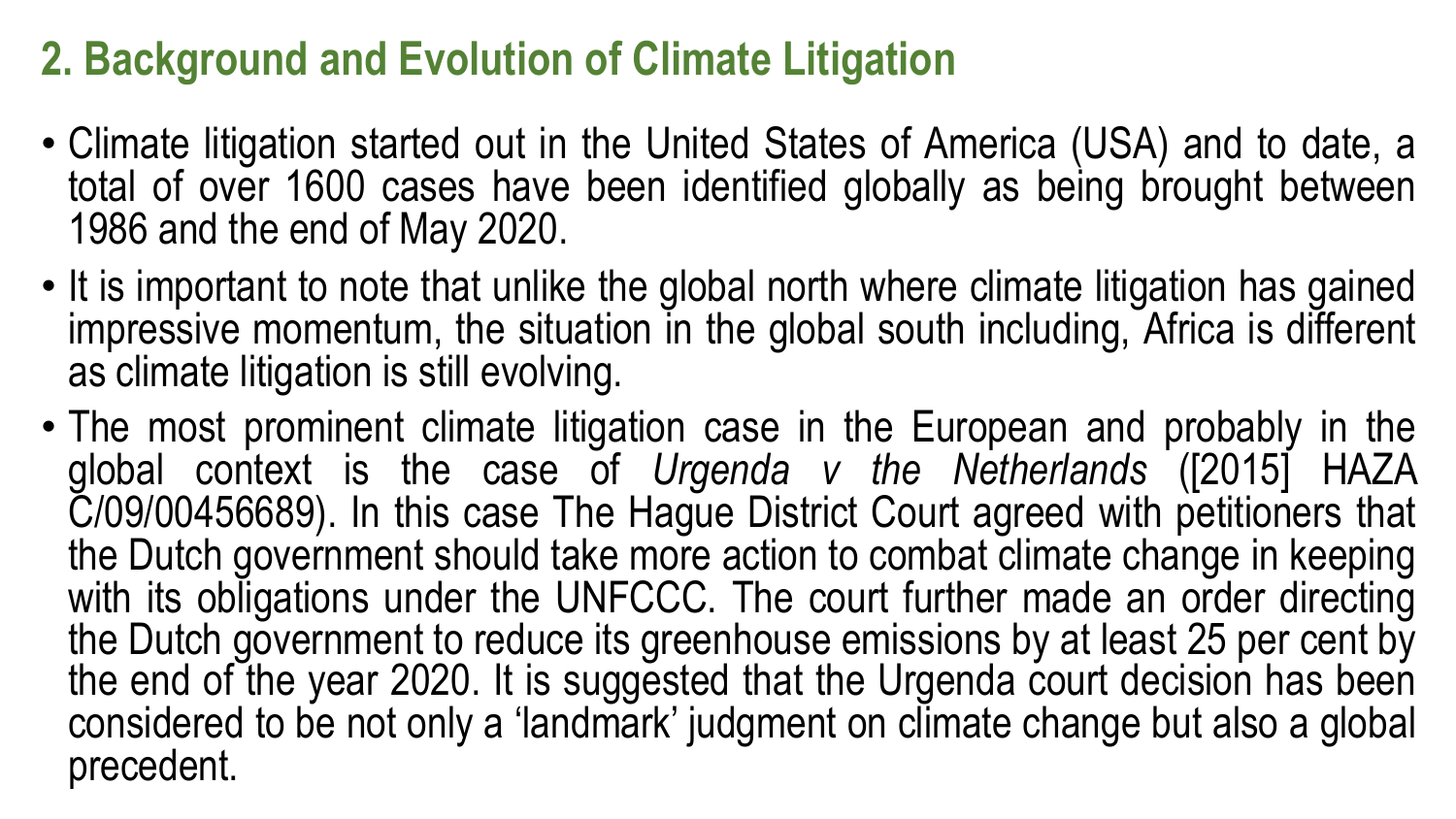#### **Background and Evolution of Climate Litigation cont'd…**

- In Africa it is mainly in South Africa and Nigeria where court cases which primarily focused on climate change have been successfully litigated.
- In the South African case of *Earthlife Africa Johannesburg v The Minister of Environmental Affairs and Others* (65662/16), the High Court of South Africa, Gauteng Division, agreed with the petitioners by stating that when granting an environmental authorisation to the Thabametsi Power Project, the director of the Department of Environmental Affairs did not properly consider the climate impacts of the project. This judgment highlighted the significance, place and principles of climate change impact assessments in South Africa.
- In the Nigerian case of *Gbemre v Shell Petroleum Development Company of Nigeria Ltd and Others* (FHC/B/CS/53/05), the court agreed with Gbemre by stating that subnational gas flaring in the Niger Delta did not only amount to localised pollution but also contributed to the supranational problem of climate change.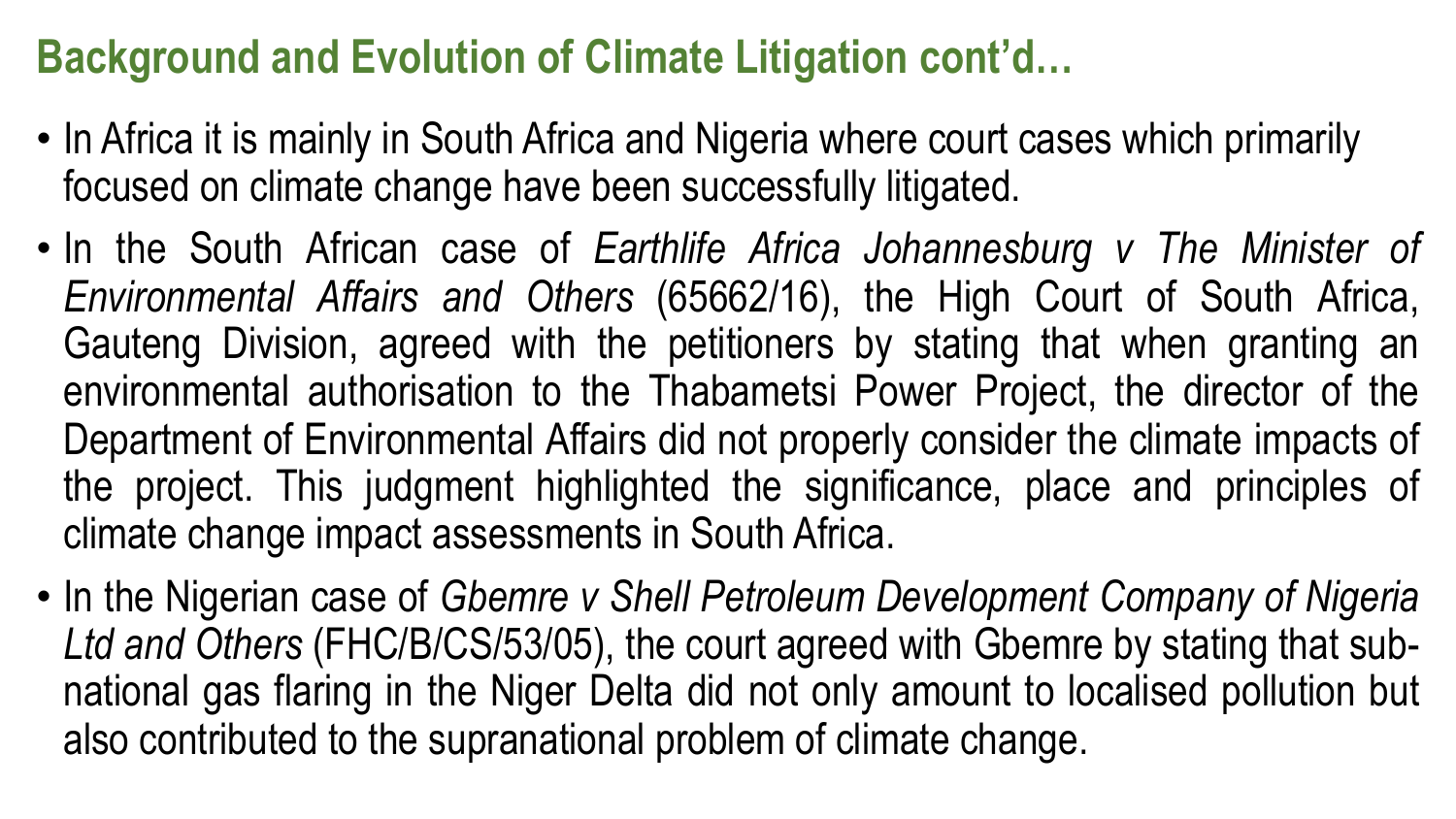## **3. Climate Litigation in the Global North**

- Within the global north, climate litigation cases are abundant, mainly in the United States (1,213 cases) followed by Australia (98 cases), United Kingdom (62 cases) and the European Union (57 cases) as of May 2020.
- In the United States, the case of *Massachusetts v Environmental Protection Agency (EPA)*, 549 U.S. 497 (2007) was a landmark decision which triggered and inspired further climate litigation all over the world. In this case, the State of Massachusetts sued the EPA over its failure to regulate GHG emissions from new vehicles as per the provisions of section 202 of the Clean Air Act. The Supreme Court ruled that the EPA had a duty to reduce emissions from new vehicles regardless of the fact that the GHG emissions from new vehicles caused insignificant harm to human health and the environment. In response to the Supreme Court's ruling, the EPA on 7 May 2010 issued a regulation establishing greenhouse gas emission standards for light-duty vehicles.
- It is important to note that in the global north, climate change arguments are at the 'centre' of the legal arguments or the primary basis upon which the case is based.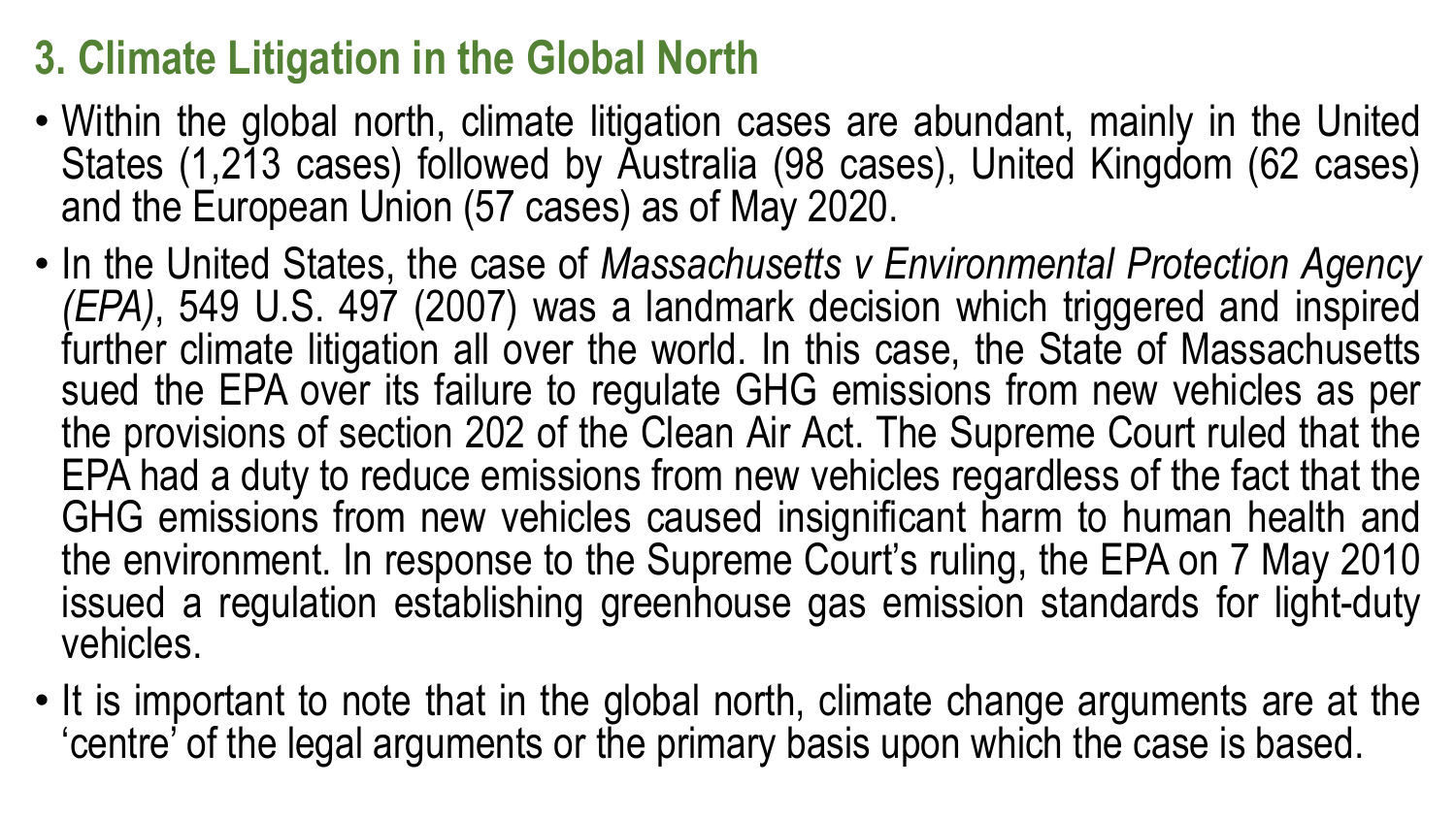## **Climate Litigation in the Global North cont'd…**

- In otherwards, in many of the cases in the global north, there is explicit reference to climate change.
- However, in such cases litigants often rely on other grounds to call for climate-related behaviour change, such as air pollution (e.g. *ClientEarth v. Polska Grupa Energetyczna*), protection of forests (e.g. *Vimal Bhai v. Ministry of Environment and Forests*), companies' obligations under emissions trading schemes(e.g. *INEOS Köln GmbH v. Bundesrepublik Deutschland*) or risks to coastal developments resulting from sea level rise (e.g. *Taip v. East Gippsland Shire Council*).
- Some scholars have argued that the failure by the UNFCCC in 2009 at COP 15 in Copenhagen reignited the prospects for climate litigation in the global north with environmental activists turning to courts to challenge climate inaction by States.
- Furthermore, the years following the Paris Agreement of 2015 have also seen an increase in climate-related cases filed in the courts.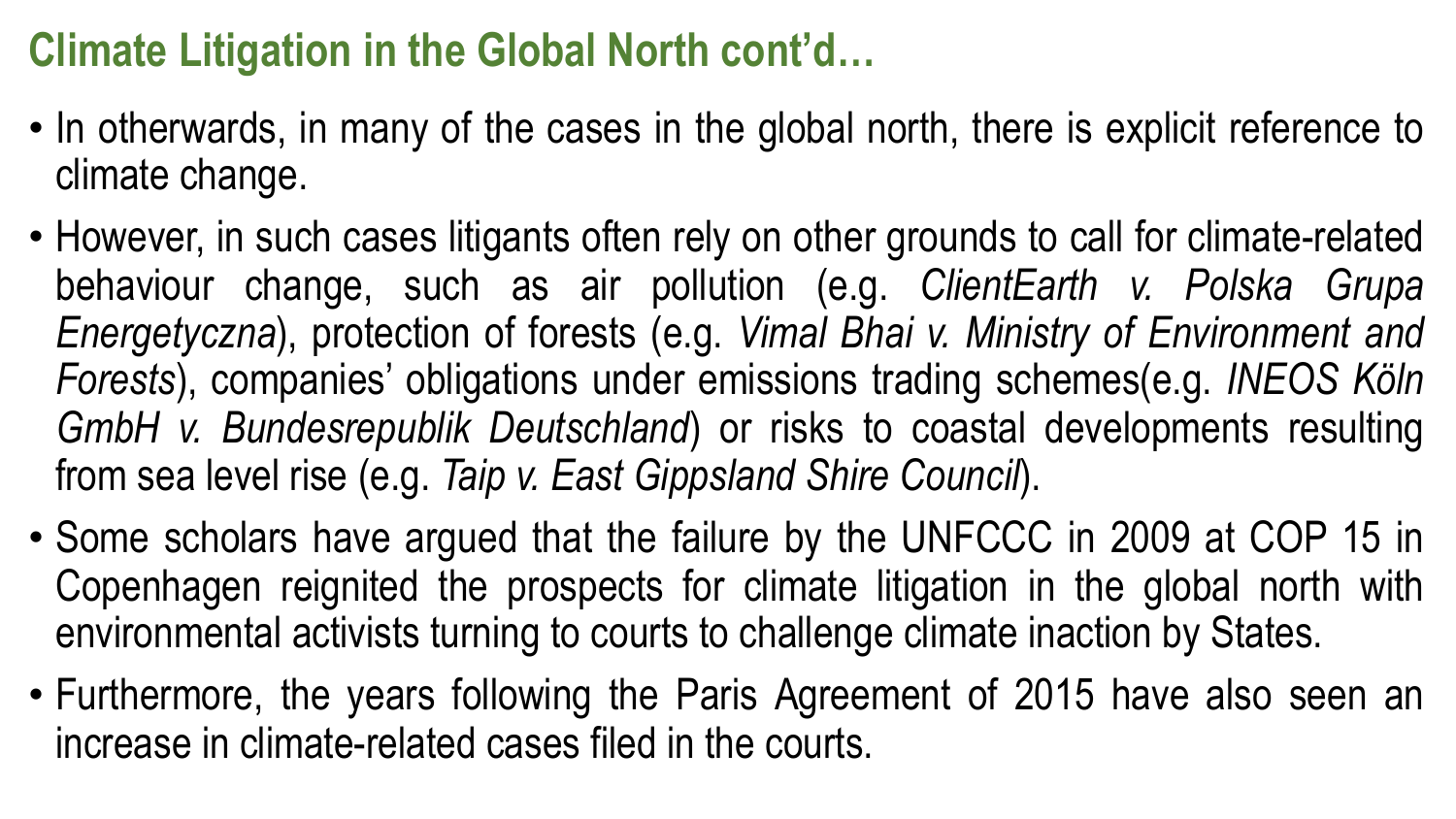## **Climate Litigation in the Global North cont'd…**

- A climate change 'centred' approach to climate litigation in the global north has also been attributed to the fact that a number of countries have a legal regulatory<br>framework specifically tailored at addressing climate change.
- Climate change 'centred' approach to climate litigation has further been catalysed by<br>the fact that a legal regulatory framework specifically tailored at addressing climate change is not a perfect indicator of actual implementation on the ground.
- Within the context of the global north, it is evident that the relationship between a legal regulatory framework specifically tailored at addressing climate change and climate litigation is one of interdependence.
- Whereas climate litigation in the global north is used as an enforcement mechanism of legal regulatory frameworks specifically tailored at addressing climate change,<br>climate litigation is also used to compel governments to implement more ambitious policies in countries with limited or perceived-to-be inadequate climate change<br>action.
- Availability of scientific evidence on the impacts of climate change and experts who guide courts in interpreting this evidence has also played an important role in climate 'centred' litigation in the global north.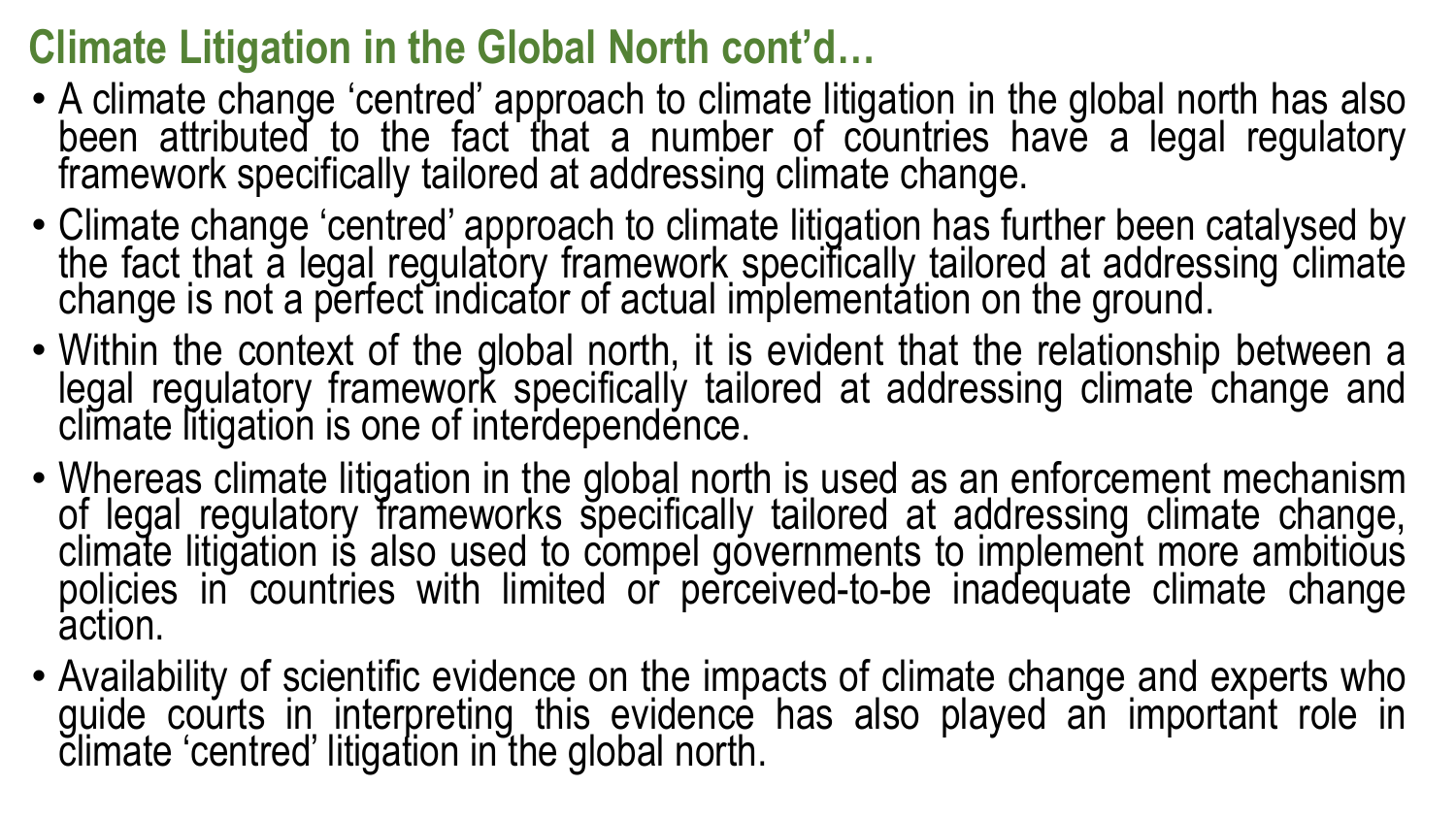## **4. Climate Litigation in the Global South**

- By comparison to the global north, fewer climate cases have been litigated in the global south.
- In the global south climate cases which are climate change 'centred' have been litigated or are being litigated in countries such as Pakistan, India, Brazil, Philippines, Colombia, South Africa, Kenya, Nigeria, etc.
- Lagging substantially behind these and other regions in the world is Africa. This is surprising considering the continent 's size and the high levels of vulnerability of its people and ecosystems to climate change.
- Nonetheless, the number of climate cases being litigated in the global south especially in Africa has been growing in importance and quantity although, these are yet to receive the much needed scholarly attention.
- This is, however, not to say that courts in in the global south have not been playing an important and often active role in mediating environmental conflicts.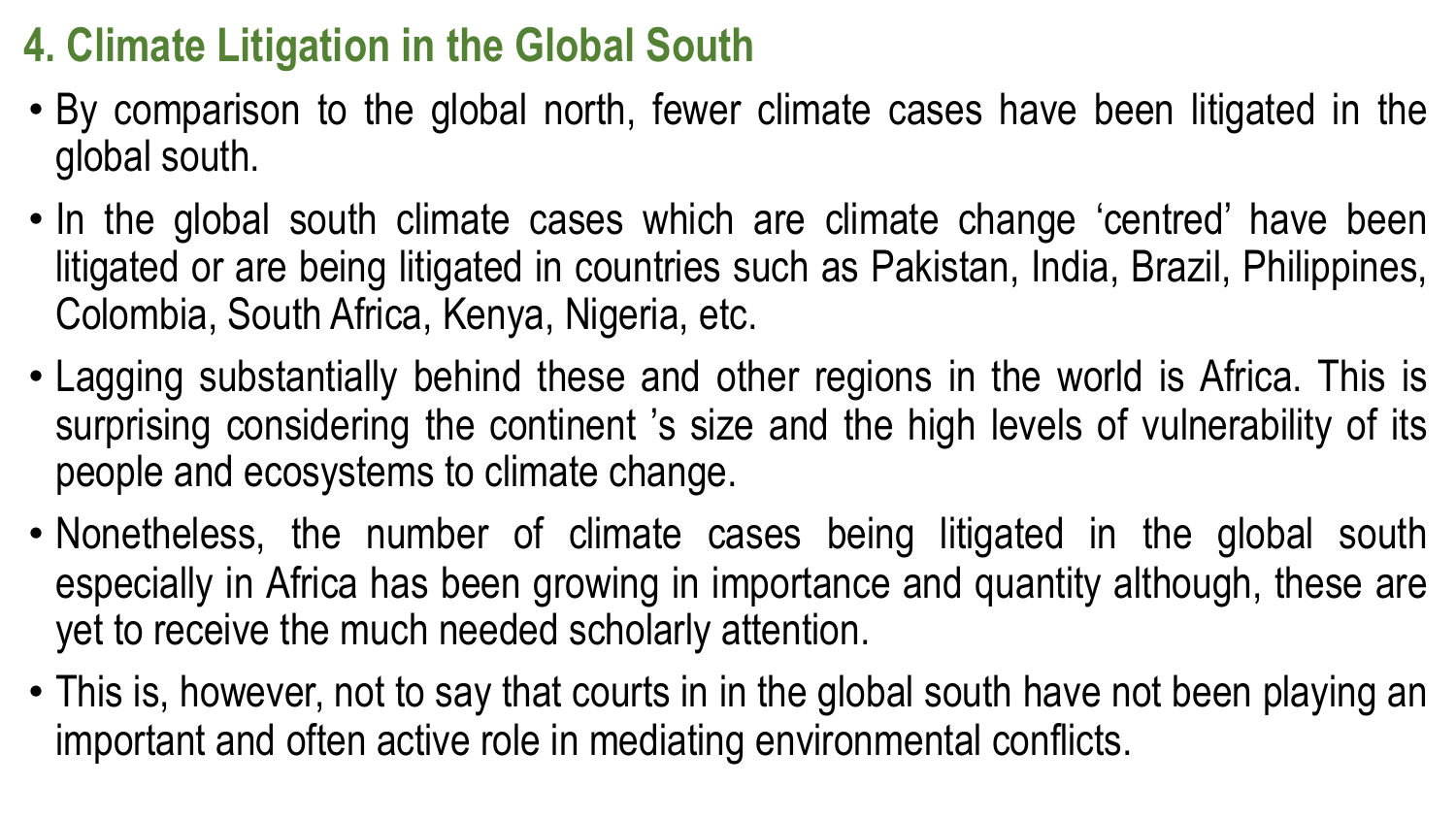## **Climate Litigation in the Global South cont'd…**

- According to the Sabin Centre for Climate Change it is estimated that there are 37 cases of climate litigation in the Global South, of which 16 are in Asia, seven in Africa and 14 in Latin America. More than half (21) of these cases were brought in the five years between 2015 and 2019.
- Unlike the global north where climate change is a 'central' issue in court cases, in the global south, climate change is a 'peripheral or incidental' issue in court cases.
- In other words, most of the climate litigation cases in the global south make no specific reference to climate change but rather make reference to practical implications for climate change mitigation or adaptation i.e. 'incidental' climate change litigation.
- It is worth noting that such 'peripheral or incidental' climate change litigation as mentioned above is often not included in climate litigation data bases.
- 'Peripheral or incidental' climate litigation often focuses on enforcement of human rights, compliance with environmental legal framework and seeking of remedies such as damages, injunctions, environmental restoration orders, improvement notices, etc.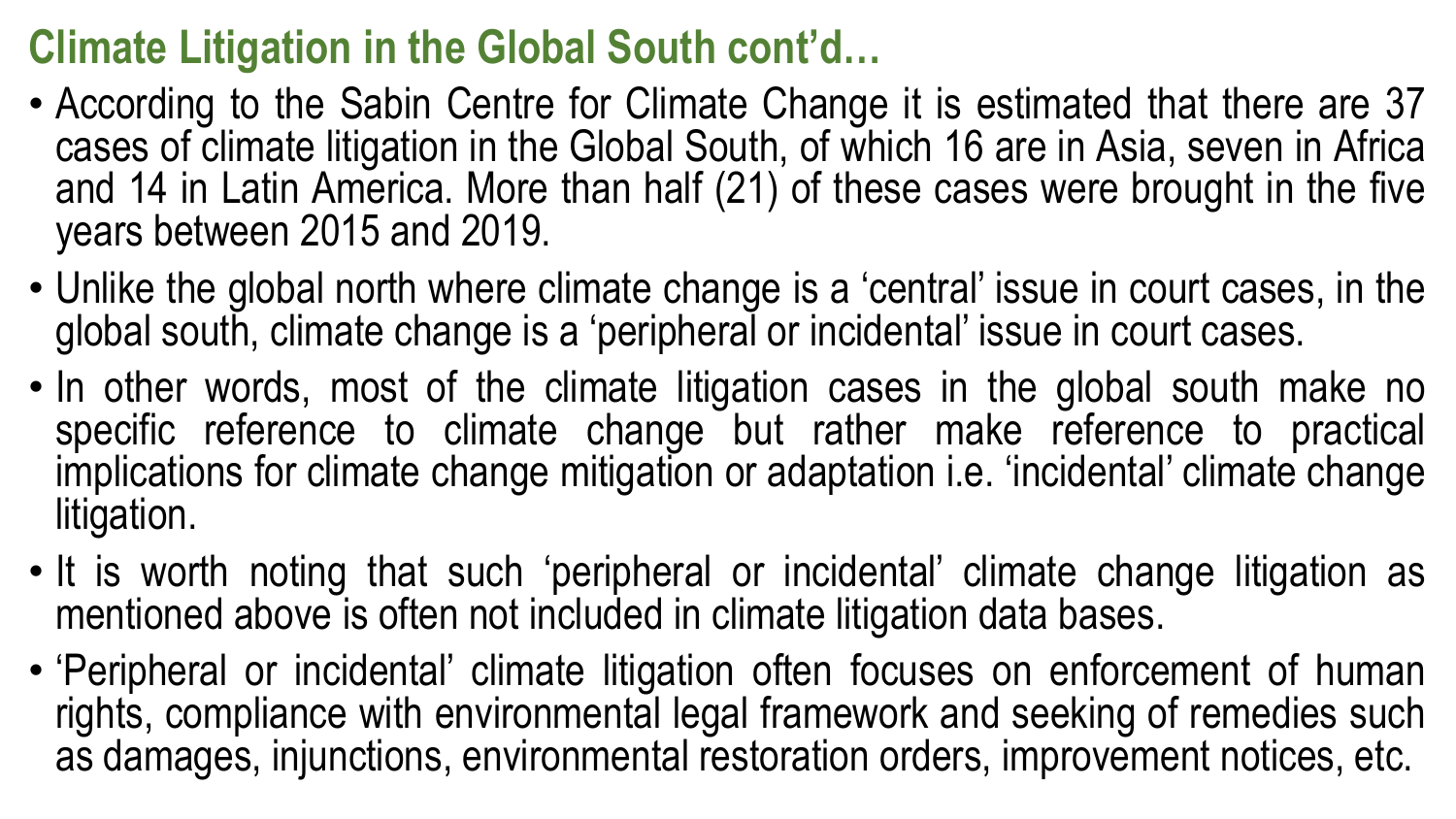#### **Climate Litigation in the Global South cont'd…**

- It has been argued that litigation cases where climate change is incidental or peripheral can also have important strategic, policy or governance implications. Moreover, these cases may be filed for the express purpose of addressing climate change, but litigants might opt to actively exclude issues of law or fact regarding the science of climate change, or climate change mitigation or adaptation efforts, from their argument for strategic reasons.
- Many of the environmental cases that have been litigated in the Ugandan courts for instance, have adopted the 'peripheral or incidental' approach to climate change litigation. For instance many of the environmental cases in Uganda have focused on issues such as the public trust doctrine, precautionary principle & EIA, access to environmental information, public participation in environmental decision-making, clean & healthy environment and the right to life.
- Notably, the case of *Mbabazi & Others v Attorney General & NEMA* which highlighted the intergenerational equity principle is the first climate change 'centred' case that was filed in the Ugandan courts. This case was filed in 2012 and it was expected to commence in 2018 but it is still pending to date.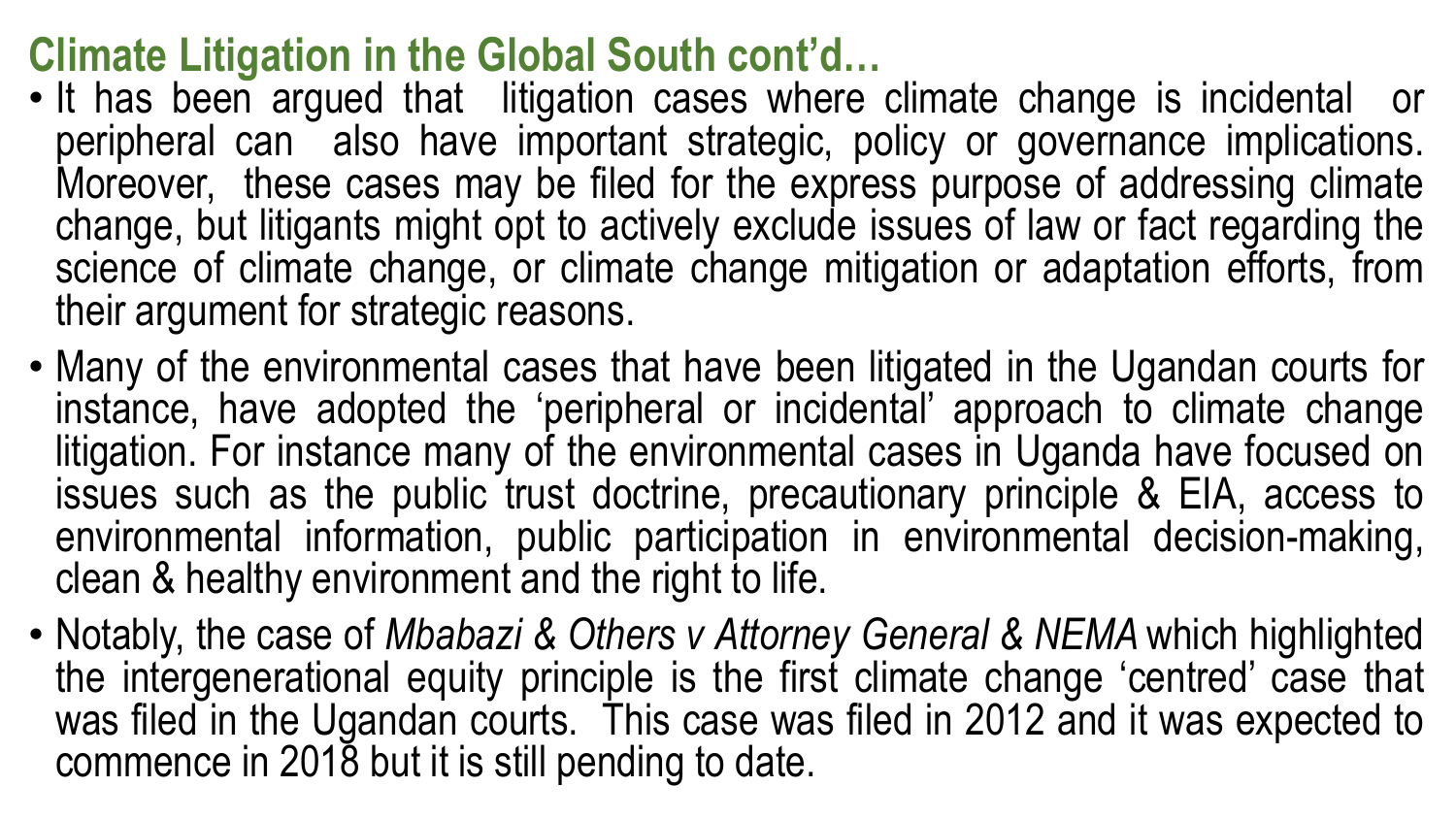#### **Climate Litigation in the Global South cont'd…**

- A climate change 'incidental or peripheral' approach to climate litigation in the global south has been attributed to the fact that a number of countries have no legal regulatory framework specifically tailored to address climate change. For instance, Uganda does not have a climate change law although, there is a National Climate Change Bill of 2020 which is before Parliament. Currently, Uganda relies on the National Climate Change Policy of 2015 to address climate change.
- Furthermore, it is suggested that the 'incidental or peripheral' approach to climate litigation in the global south has been attributed to the fact that litigants often opt to actively exclude the complex issues of law or fact regarding the science of climate change. Such complex issues concerning the science of climate change usually pose an uphill task for litigants to precisely explain and elaborate before the courts during climate litigation.
- Thus, the global south has concentrated on the use of human rights i.e. constitutional and socio-economic (e.g. human dignity, health, life, property, clean environment, etc) as a basis for climate litigation so as to oblige States to reduce GHG emissions and also hold major emitters such as corporations accountable.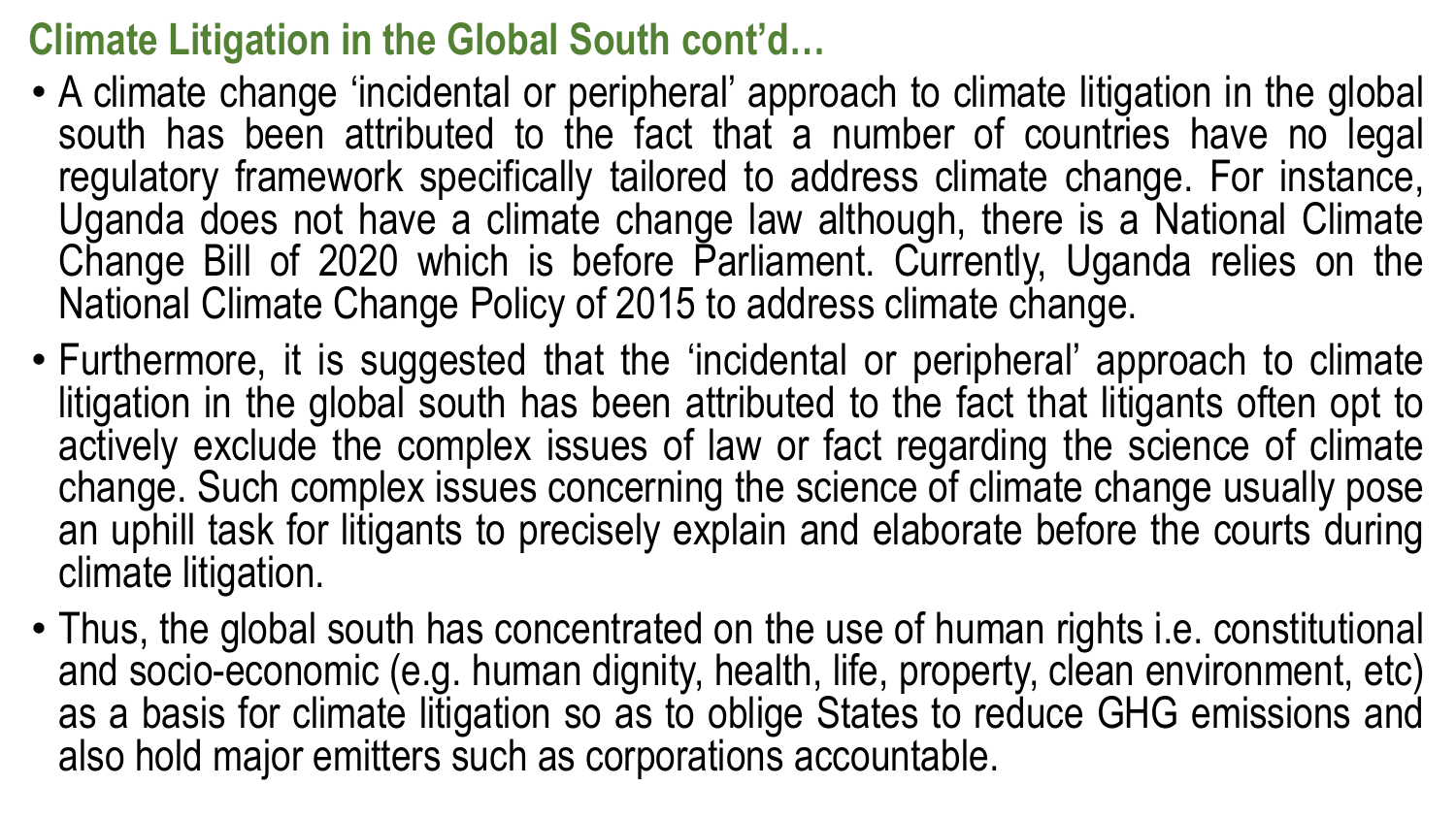#### **5. Supplementing Policy and Legislative Efforts Through Climate Litigation: Exploring the Role of the Courts in the Global South**

- As stated earlier in this presentation, the courts of law are an important ally in the fight against climate change.
- According to Fisher & Scotford:

*Climate change is inevitably the business of courts. Courts do many things: they uphold the rule of law, they interpret and apply the law, they resolve disputes, they attribute responsibility and determine liability, they hold decision makers to account, they ensure that laws and other forms of binding agreements are implemented and they delineate the boundaries of legitimate authority and lawful executive action. Climate change issues can be involved in all these tasks.*

- Courts act as collaborators in the regulatory process, interpret and engage with strong government - led efforts to mitigate climate change.
- Courts have issued orders in the areas of socio-economic development to ensure more climate - friendly outcomes.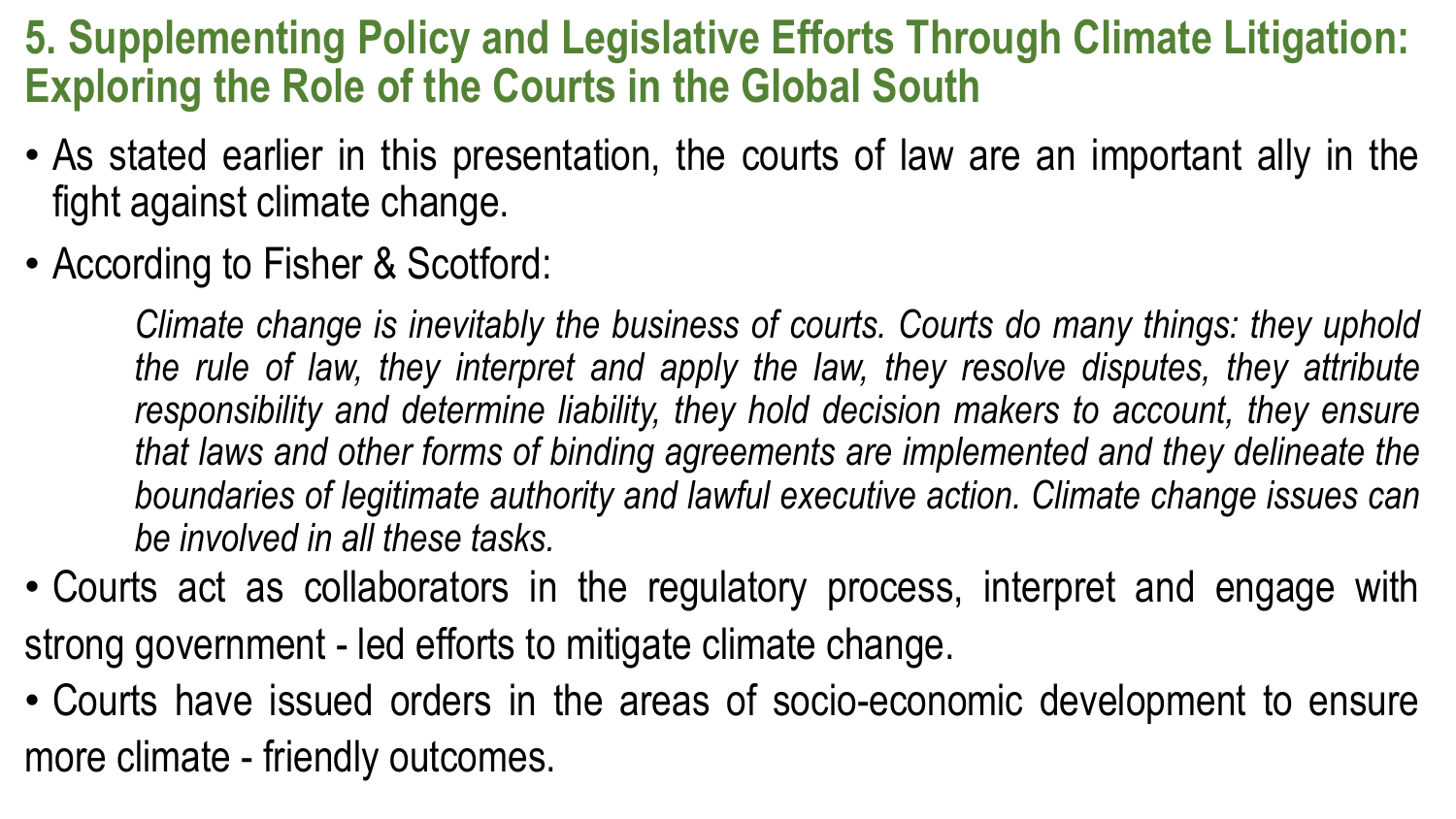#### **Supplementing Policy and Legislative Efforts Through Climate Litigation: Exploring the Role of the Courts in the Global South cont'd…**

- Dynamic judicial and legislative interactions exemplify how courts can advance climate action in highly vulnerable countries such as Uganda. Through judicial oversight the public is afforded a legitimate political voice to confront aspirational 'symbolic regulation' that 'lacks regulatory bite', while endeavouring to fill governance gaps left by the legislature.
- Courts are building a jurisprudence around 'rights of nature', declaring the environment to be a subject of rights.
- Not only do courts enforce existing legislation, but also they establish new goals by interpreting existing legislation to require additional climate considerations. For example: a government could be forced through judicial means to address climate change where its policies, laws and actions are deemed non-existent or ineffective
- The courts also provide an independent, non-political public forum to voice concerns and to have claims heard and determined.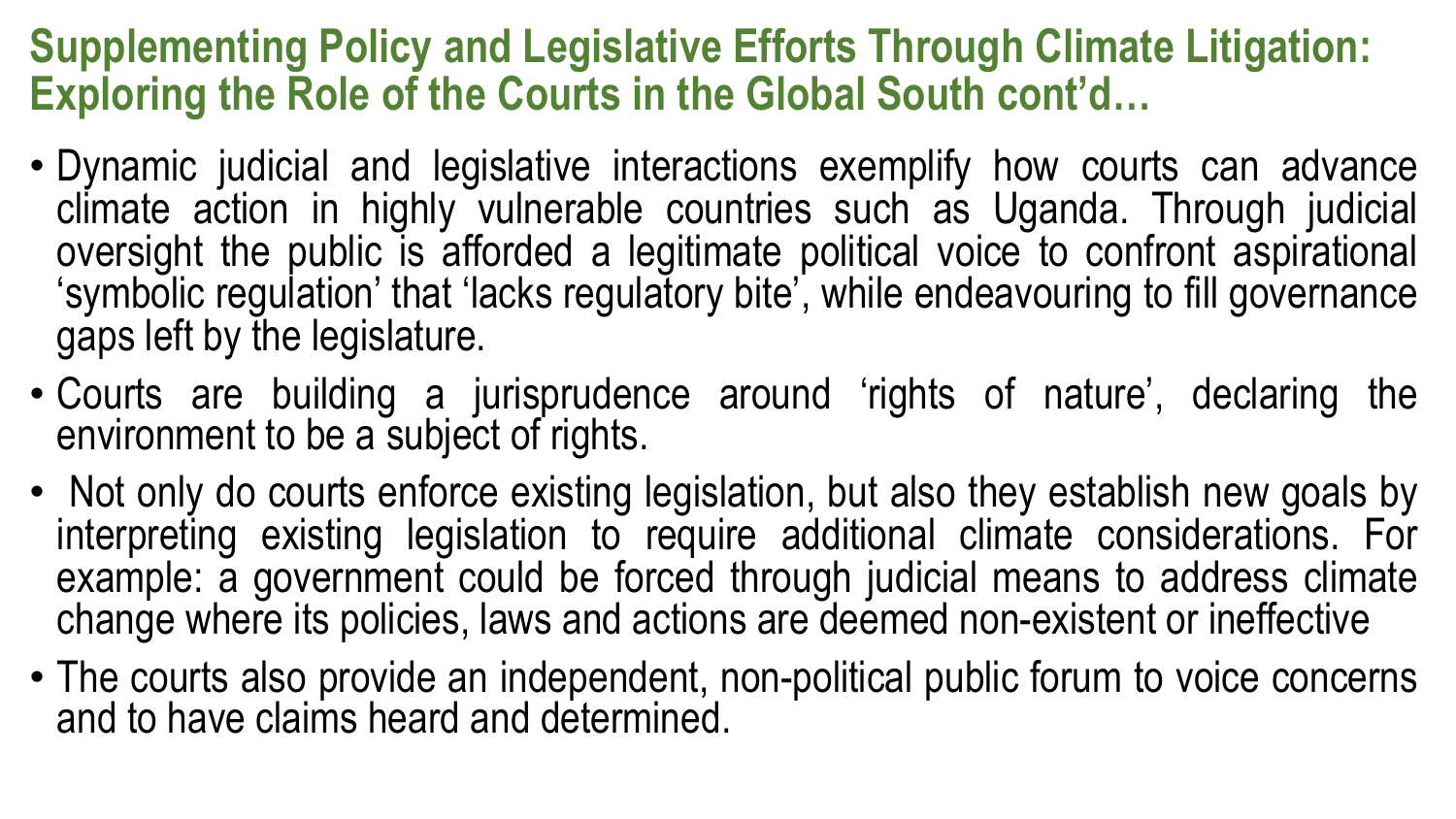## **6. Conclusion**

- Climate litigation is a fairly recent addition to the broader portfolio of environmental judicial dispute resolution but it is nonetheless, an effective strategy in addressing<br>climate change.
- Undoubtedly, the courts play an important role in addressing climate change through climate litigation. However, the courts should help with eliminating barriers or limitations to climate justice such as costs, security for costs, undue delays or expeditious hearing of cases, etc.
- It is evident that the global north and the global south have adopted varying approaches with respect to climate litigation. The global north has adopted a climate chage 'centred' approach to climate litigation whereas the global south has adopted a climate change 'incidental or peripheral' approach to climate litigation.
- Human rights arguments have played a pivotal role in climate litigation cases especially in the global south mainly because, most of the countries do not have elaborate climate change legal regulatory frameworks and also suffer most from the adverse effects of climate change
- Lack of climate change legislation should not be an impediment to climate litigation.